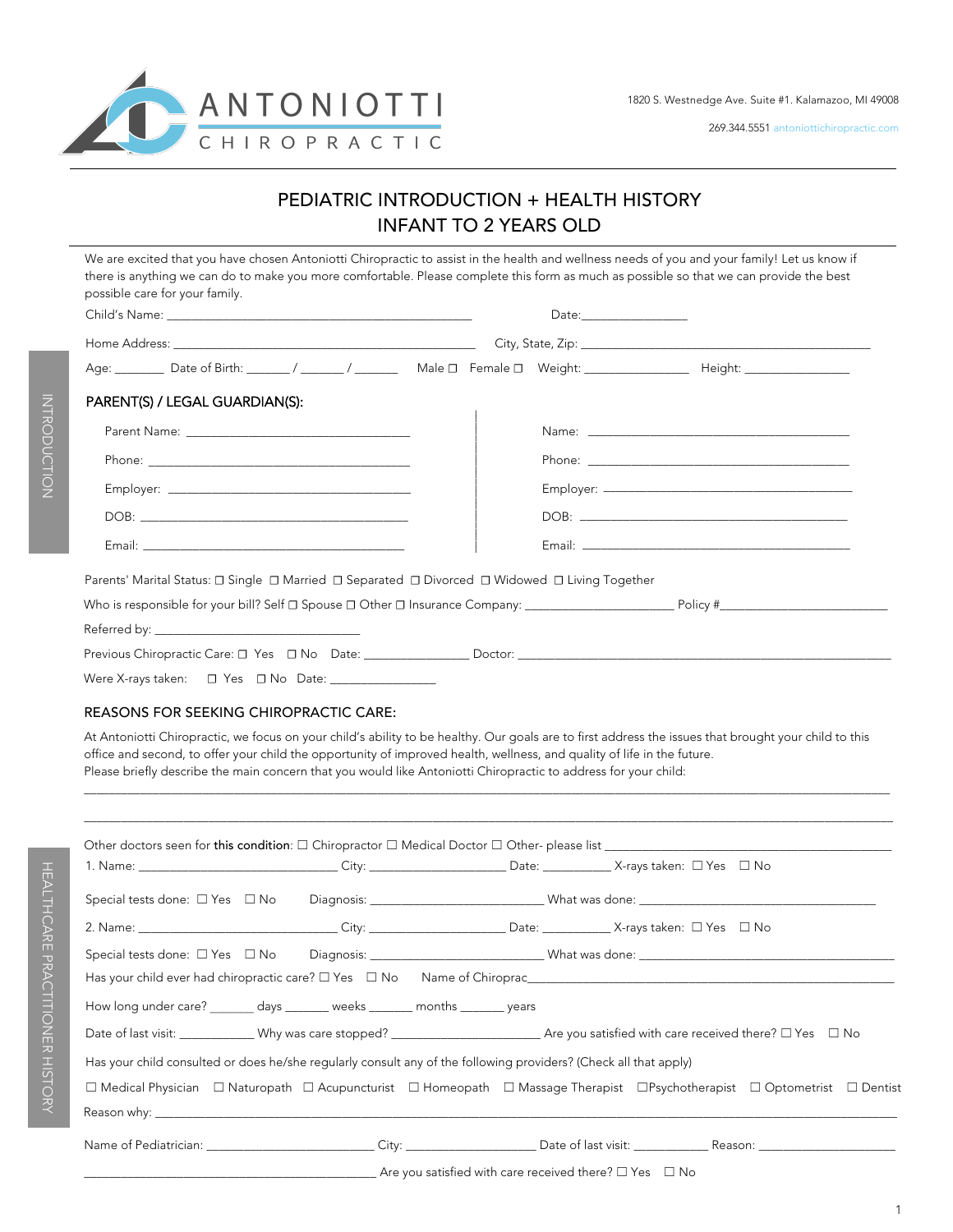Patient Name: \_

Please list any/all medications your child is taking at this time and precise dosage per day in mg. Please include prescription drugs, over the counter medications, and any vitamins and supplements.

|     |                                                                                                                       | Please explain your child's current health challenge(s)                                                               |
|-----|-----------------------------------------------------------------------------------------------------------------------|-----------------------------------------------------------------------------------------------------------------------|
| 2.  |                                                                                                                       | <u> 1989 - Johann Stoff, deutscher Stoff, der Stoff, der Stoff, der Stoff, der Stoff, der Stoff, der Stoff, der S</u> |
| 3.  |                                                                                                                       |                                                                                                                       |
| 4.  |                                                                                                                       |                                                                                                                       |
| 5.  | <u> 1989 - Johann Harry Harry Harry Harry Harry Harry Harry Harry Harry Harry Harry Harry Harry Harry Harry Harry</u> |                                                                                                                       |
| 6.  |                                                                                                                       |                                                                                                                       |
| 7.  |                                                                                                                       | Please attach additional sheet if necessary.                                                                          |
| 8.  | the control of the control of the control of the control of the control of the control of                             |                                                                                                                       |
| 9.  |                                                                                                                       |                                                                                                                       |
| 10. |                                                                                                                       |                                                                                                                       |

The primary system in the body, which coordinates health, is the CENTRAL NERVE SYSTEM. The vertebrae (bones of the spinal column) surround and protect the delicate NERVE SYSTEM. Chiropractors are specialists trained in "early detection" of injury to the SPINE & NERVE SYSTEM. The information below will help us to see the types of PHYSICAL, CHEMICAL, & EMOTIONAL stresses your child has been subjected to and how they may relate to his/her present spinal, nerve, and health status.

#### GENERAL HISTORY:

Please mark all symptoms your child has ever had, even if they do not seem related to the current problem:

| $\Box$ Ear infections                                                                      | $\Box$ Asthma | $\Box$ ADHD | $\Box$ Anemia | $\Box$ Leg problems $\Box$ Orthopedic problem                                                                                    |  |  | $\Box$ Constipation        |
|--------------------------------------------------------------------------------------------|---------------|-------------|---------------|----------------------------------------------------------------------------------------------------------------------------------|--|--|----------------------------|
|                                                                                            |               |             |               | $\Box$ Arm problems $\Box$ Sinus problems $\Box$ Seizures $\Box$ Allergies $\Box$ Recurrent fevers $\Box$ Reflux $\Box$ Diabetes |  |  | $\Box$ Neck problems       |
| $\Box$ Diarrhea $\Box$ Back problems $\Box$ Intestinal gas                                 |               |             |               | $\Box$ Chronic colds $\Box$ Digestive problems $\Box$ Colic                                                                      |  |  | $\Box$ Behavioral problems |
| $\Box$ Heart trouble $\Box$ Joint problems $\Box$ Poor appetite                            |               |             |               |                                                                                                                                  |  |  |                            |
| Please list any other serious medical conditions your child currently has or has ever had: |               |             |               |                                                                                                                                  |  |  |                            |
|                                                                                            |               |             |               |                                                                                                                                  |  |  |                            |
| <b>PARENTAL HISTORY:</b>                                                                   |               |             |               |                                                                                                                                  |  |  |                            |

| Name of Obstetrician/Midwife: Name of Obstetrician/Midwife:                                                                            |
|----------------------------------------------------------------------------------------------------------------------------------------|
| Social history while pregnant:                                                                                                         |
| Did you: $\square$ Exercise reqularly $\square$ Eat a balanced diet $\square$ Obtain sufficient rest                                   |
| Did you: Smoke $\Box$ No $\Box$ Yes-How many packs per day? ______ Drink alcohol: $\Box$ Yes $\Box$ No-How many drinks per day? ______ |
| Did you: Drink caffeine $\square$ No $\square$ Yes- In what form (coffee, tea, etc.)                                                   |
|                                                                                                                                        |
|                                                                                                                                        |

Were there complications during pregnancy?  $\Box$  No  $\Box$  Yes- please explain:

### LABOR + DELIVERY:

|                                                                                       |  |  | Location of birth: $\Box$ Hospital $\Box$ Birthing Center $\Box$ Home Birth Intervention: $\Box$ Forceps $\Box$ Vacuum extraction $\Box$ Cesarean section |  |  |  |  |
|---------------------------------------------------------------------------------------|--|--|-----------------------------------------------------------------------------------------------------------------------------------------------------------|--|--|--|--|
| Were there complications during delivery? $\square$ No $\square$ Yes- please explain: |  |  |                                                                                                                                                           |  |  |  |  |
|                                                                                       |  |  |                                                                                                                                                           |  |  |  |  |
| Birth weight: _________                                                               |  |  |                                                                                                                                                           |  |  |  |  |

 $\_$  ,  $\_$  ,  $\_$  ,  $\_$  ,  $\_$  ,  $\_$  ,  $\_$  ,  $\_$  ,  $\_$  ,  $\_$  ,  $\_$  ,  $\_$  ,  $\_$  ,  $\_$  ,  $\_$  ,  $\_$  ,  $\_$  ,  $\_$  ,  $\_$  ,  $\_$  ,  $\_$  ,  $\_$  ,  $\_$  ,  $\_$  ,  $\_$  ,  $\_$  ,  $\_$  ,  $\_$  ,  $\_$  ,  $\_$  ,  $\_$  ,  $\_$  ,  $\_$  ,  $\_$  ,  $\_$  ,  $\_$  ,  $\_$  ,

### FEEDING HISTORY:

| Breast-fed: $\Box$ No $\Box$ Yes-How long (months)?                                              | Donor milk: $\square$ No $\square$ Yes-How long (months)? _________ |
|--------------------------------------------------------------------------------------------------|---------------------------------------------------------------------|
| Does baby prefer feeding on one side more than the other? $\square$ No $\square$ Yes-Which side? |                                                                     |
| After feeding, does baby frequently spit-up? $\Box$ No $\Box$ Yes Introduced to solids at ______ | months                                                              |
| Food/Drink allergies, sensitivities, or intolerances: $\Box$ No $\Box$ Yes- please list:         |                                                                     |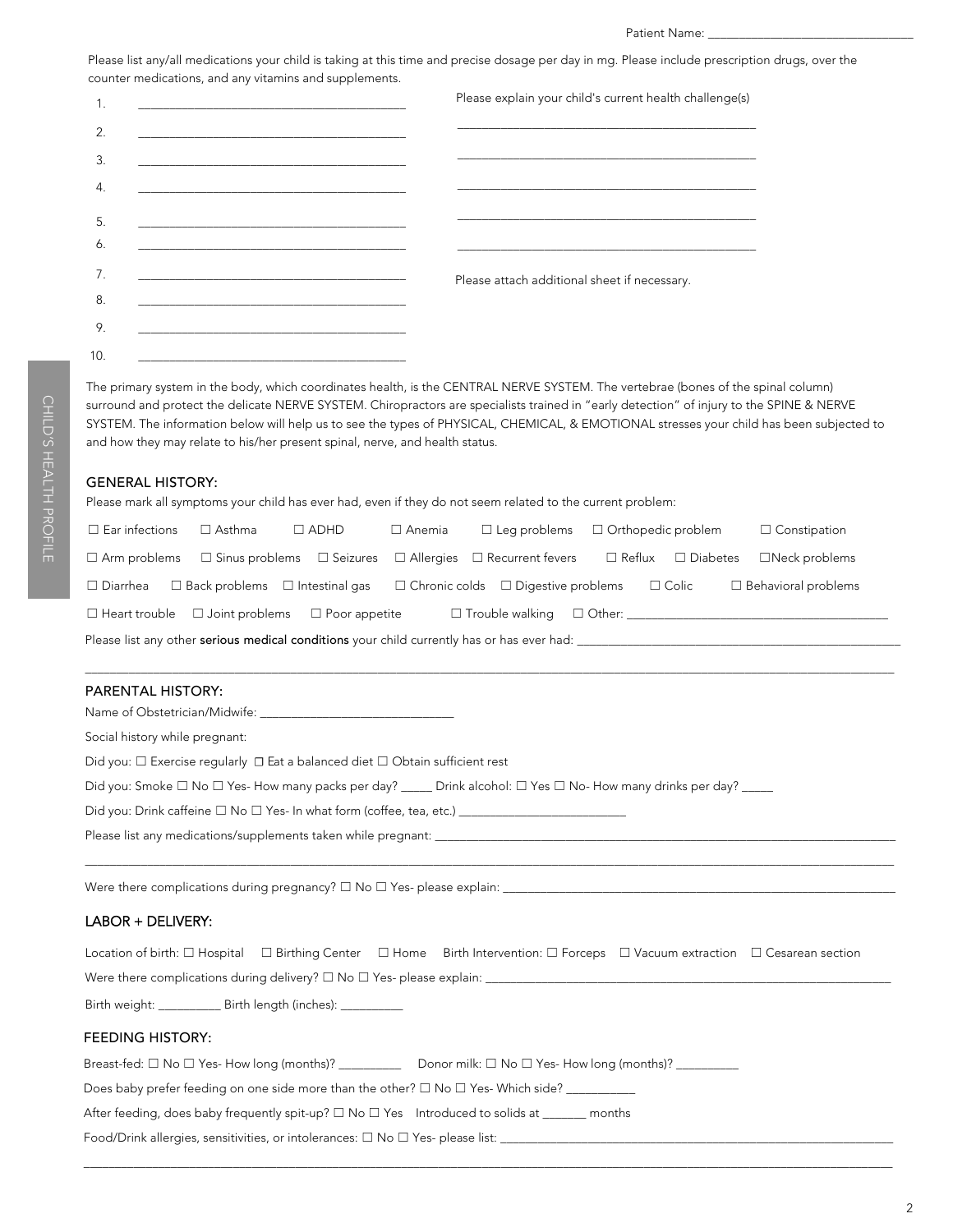# PHYSICAL STRESS:

STRESSORS

STRESSORS

| Has your child ever suffered from the following spinal traumas |  |  |
|----------------------------------------------------------------|--|--|
|----------------------------------------------------------------|--|--|

| $\Box$ Fall in baby walker $\Box$ Fall from bed or couch $\Box$ Fall off swing $\Box$ Fall from highchair $\Box$ Fall from crib $\Box$ Fall down stairs |  |  |  |  |  |
|---------------------------------------------------------------------------------------------------------------------------------------------------------|--|--|--|--|--|
| $\Box$ Fall off slide $\Box$ Fall off changing table $\Box$ Fall off monkey bars $\Box$ Other:                                                          |  |  |  |  |  |
|                                                                                                                                                         |  |  |  |  |  |
|                                                                                                                                                         |  |  |  |  |  |
| Does your child sleep through the night? $\Box$ Yes $\Box$ No-please explain:<br>On average, how many hours of sleep does your child get per night?     |  |  |  |  |  |
| <b>CHEMICAL STRESS:</b>                                                                                                                                 |  |  |  |  |  |

\_\_\_\_\_\_\_\_\_\_\_\_\_\_\_\_\_\_\_\_\_\_\_\_\_\_\_\_\_\_\_\_\_\_\_\_\_\_\_\_\_\_\_\_\_\_\_\_\_\_\_\_\_\_\_\_\_\_\_\_\_\_\_ \_\_\_\_\_\_\_\_\_\_\_\_\_\_\_\_\_\_\_\_\_\_\_\_\_\_\_\_\_\_\_\_\_\_\_\_\_\_\_\_\_\_\_\_\_\_\_\_\_\_\_\_\_\_\_\_\_\_\_\_\_\_\_\_ \_\_\_\_\_\_\_\_\_\_\_\_\_\_\_\_\_\_\_\_\_\_\_\_\_\_\_\_\_\_\_\_\_\_\_\_\_\_\_\_\_\_\_\_\_\_\_\_\_\_\_\_\_\_\_\_\_\_\_\_\_\_\_ \_\_\_\_\_\_\_\_\_\_\_\_\_\_\_\_\_\_\_\_\_\_\_\_\_\_\_\_\_\_\_\_\_\_\_\_\_\_\_\_\_\_\_\_\_\_\_\_\_\_\_\_\_\_\_\_\_\_\_\_\_\_\_\_

\_\_\_\_\_\_\_\_\_\_\_\_\_\_\_\_\_\_\_\_\_\_\_\_\_\_\_\_\_\_\_\_\_\_\_\_\_\_\_\_\_\_\_\_\_\_\_\_\_\_\_\_\_\_\_\_\_\_\_\_\_\_\_ \_\_\_\_\_\_\_\_\_\_\_\_\_\_\_\_\_\_\_\_\_\_\_\_\_\_\_\_\_\_\_\_\_\_\_\_\_\_\_\_\_\_\_\_\_\_\_\_\_\_\_\_\_\_\_\_\_\_\_\_\_\_\_\_ \_\_\_\_\_\_\_\_\_\_\_\_\_\_\_\_\_\_\_\_\_\_\_\_\_\_\_\_\_\_\_\_\_\_\_\_\_\_\_\_\_\_\_\_\_\_\_\_\_\_\_\_\_\_\_\_\_\_\_\_\_\_\_ \_\_\_\_\_\_\_\_\_\_\_\_\_\_\_\_\_\_\_\_\_\_\_\_\_\_\_\_\_\_\_\_\_\_\_\_\_\_\_\_\_\_\_\_\_\_\_\_\_\_\_\_\_\_\_\_\_\_\_\_\_\_\_\_

\_\_\_\_\_\_\_\_\_\_\_\_\_\_\_\_\_\_\_\_\_\_\_\_\_\_\_\_\_\_\_\_\_\_\_\_\_\_\_\_\_\_\_\_\_\_\_\_\_\_\_\_\_\_\_\_\_\_\_\_\_\_\_\_\_\_\_\_\_\_\_\_\_\_\_\_\_\_\_\_\_\_\_\_\_\_\_\_\_\_\_\_\_\_\_\_\_\_\_\_\_\_\_\_\_\_\_\_\_\_\_\_\_\_\_\_\_\_\_\_\_\_\_\_\_\_\_\_\_\_

\_\_\_\_\_\_\_\_\_\_\_\_\_\_\_\_\_\_\_\_\_\_\_\_\_\_\_\_\_\_\_\_\_\_\_\_\_\_\_\_\_\_\_\_\_\_\_\_\_\_\_\_\_\_\_\_\_\_\_\_\_\_\_\_\_\_\_\_\_\_\_\_\_\_\_\_\_\_\_\_\_\_\_\_\_\_\_\_\_\_\_\_\_\_\_\_\_\_\_\_\_\_\_\_\_\_\_\_\_\_\_\_\_\_\_\_\_\_\_\_\_\_\_\_\_\_\_\_\_\_

\_\_\_\_\_\_\_\_\_\_\_\_\_\_\_\_\_\_\_\_\_\_\_\_\_\_\_\_\_\_\_\_\_\_\_\_\_\_\_\_\_\_\_\_\_\_\_\_\_\_\_\_\_\_\_\_\_\_\_\_\_\_\_\_\_\_\_\_\_\_\_\_\_\_\_\_\_\_\_\_\_\_\_\_\_\_\_\_\_\_\_\_\_\_\_\_\_\_\_\_\_\_\_\_\_\_\_\_\_\_\_\_\_\_\_\_\_\_\_\_\_\_\_\_\_\_\_\_\_\_

Vaccination history: ☐ Up to date ☐ Alternative schedule ☐ Other \_\_\_ : \_\_\_\_\_\_\_\_\_\_\_\_\_\_\_\_\_\_\_\_\_\_\_\_\_\_\_\_\_\_\_\_\_

Number of doses of antibiotics your child has taken: During the past 6 months: \_\_\_\_\_\_\_\_ Total during lifetime: \_\_

Please list any drugs or medications (prescription or over-the-counter) your child is taking and the reason why:

Please list any vitamins, supplements, herbs, homeopathies, etc. that your child is taking and the reason why:

Do you have any concerns with your child's diet? ☐ No ☐ Yes- please explain: \_\_\_\_\_\_\_\_\_\_\_\_\_\_\_\_\_\_\_\_\_\_\_\_\_\_\_\_\_\_\_\_\_\_\_\_\_\_\_\_\_\_\_\_\_\_\_\_\_\_\_\_\_\_\_\_\_\_\_\_

### EMOTIONAL STRESS:

Does your child have difficulty focusing on a task? ☐ No ☐ Yes- please explain: \_\_\_\_\_\_\_\_\_\_\_\_\_\_\_\_\_\_\_\_\_\_\_\_\_\_\_\_\_\_\_\_\_\_\_\_\_\_\_\_\_\_\_\_\_\_\_\_\_\_\_\_\_\_\_\_\_\_

Does your child get angry easily? □ No □ Yes- please explain: \_\_\_\_

Please check which skills your child can perform in each section:

| <b>GROSS MOTOR SKILLS</b>                            | <b>SOCIAL SKILLS</b>                  | <b>ADAPTIVE SKILLS</b>                        |
|------------------------------------------------------|---------------------------------------|-----------------------------------------------|
| $\Box$ holds head up from the table momentarily      | $\Box$ smiles                         | $\Box$ drinks from a cup unassisted           |
| $\Box$ pushes up with hands and forearms             | $\Box$ reaches for familiar           | $\Box$ holds own bottle                       |
| $\Box$ can be pulled up into sitting position hands  | $\Box$ plays with hands               | $\Box$ feeds self with spoon and fork         |
| $\Box$ sits unsupported in the upright position      | $\Box$ plays with feet                | $\Box$ able to identify and match same colors |
| $\Box$ rolls from back to belly                      | $\Box$ clearly shows joy and pleasure | $\Box$ copies a circle                        |
| $\Box$ crawls                                        | $\Box$ feeds self with fingers        |                                               |
| $\Box$ stand holding on to something                 | $\Box$ plays peek-a-boo               |                                               |
| $\Box$ walks with someone holding                    | $\Box$ understands yes and no         |                                               |
| $\Box$ walks unassisted                              | <b>COMMUNICATION SKILLS</b>           |                                               |
| $\Box$ runs                                          | $\Box$ makes cooing sounds            |                                               |
| $\Box$ negotiates stairs placing 2 feet on each step | $\Box$ laughs                         |                                               |
| $\Box$ negotiates stairs placing 1 foot on each step | □uses 1 syllable words such as "ma"   |                                               |
| $\Box$ hops on 1 foot                                | □uses 2 syllable words such as "mama" |                                               |

3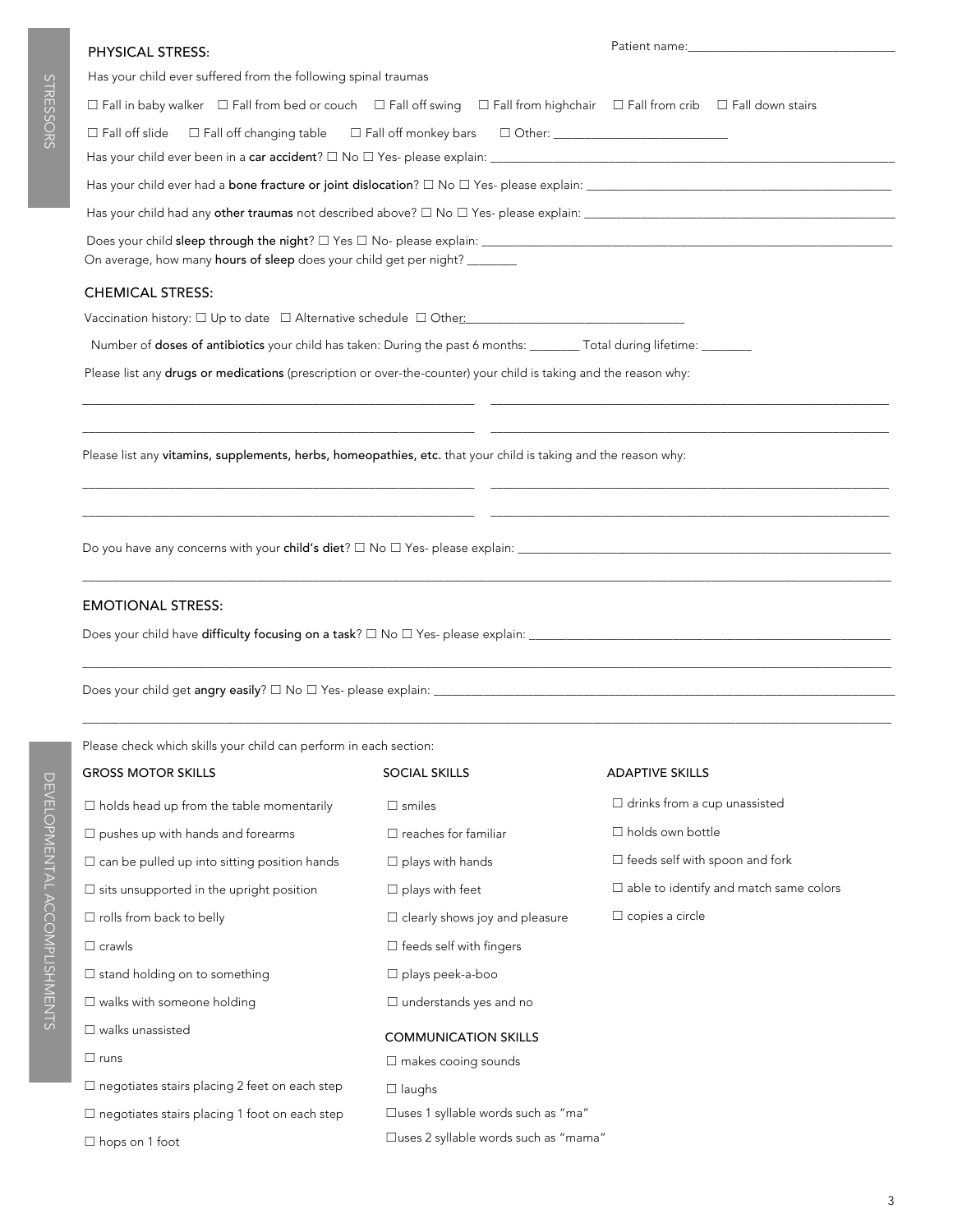#### FINE MOTOR SKILLS

☐Yes ☐No ☐Yes ☐No ☐Yes ☐No ☐grabs your finger when put in palm ☐holds and shakes a rattle placed in the hand ☐grabs objects by him/her self ☐moves an object from one hand to the other ☐self-feeding: can hold and eat a cracker ☐checks objects by placing them in the mouth ☐picks up object with thumb and pointer finger ☐turns 2 to 3 pages of a book at the same time ☐turns 1 page of a book at a time ☐builds a tower containing at least 5 blocks ☐builds a tower containing at least 10 blocks If there is a need for dietary changes or nutrients, would you like to be informed? If there is a need for specific exercises, would you like to be informed? If there is a need for support in the emotional/stress area of health, would you like to be informed?

Is there any specific health topic you would like more information on?

I would like my child to have the following benefits from chiropractic care: (check all that apply)

- ☐ Relief of a symptom or problem
- ☐ Relief and prevention of a symptom or problem
- □ Healthier spine and nerve system
- ☐ Best possible health on all levels

# THANK YOU FOR CHOOSING ANTONIOTTI CHIROPRACTIC! WE LOOK FORWARD TO HELPING YOU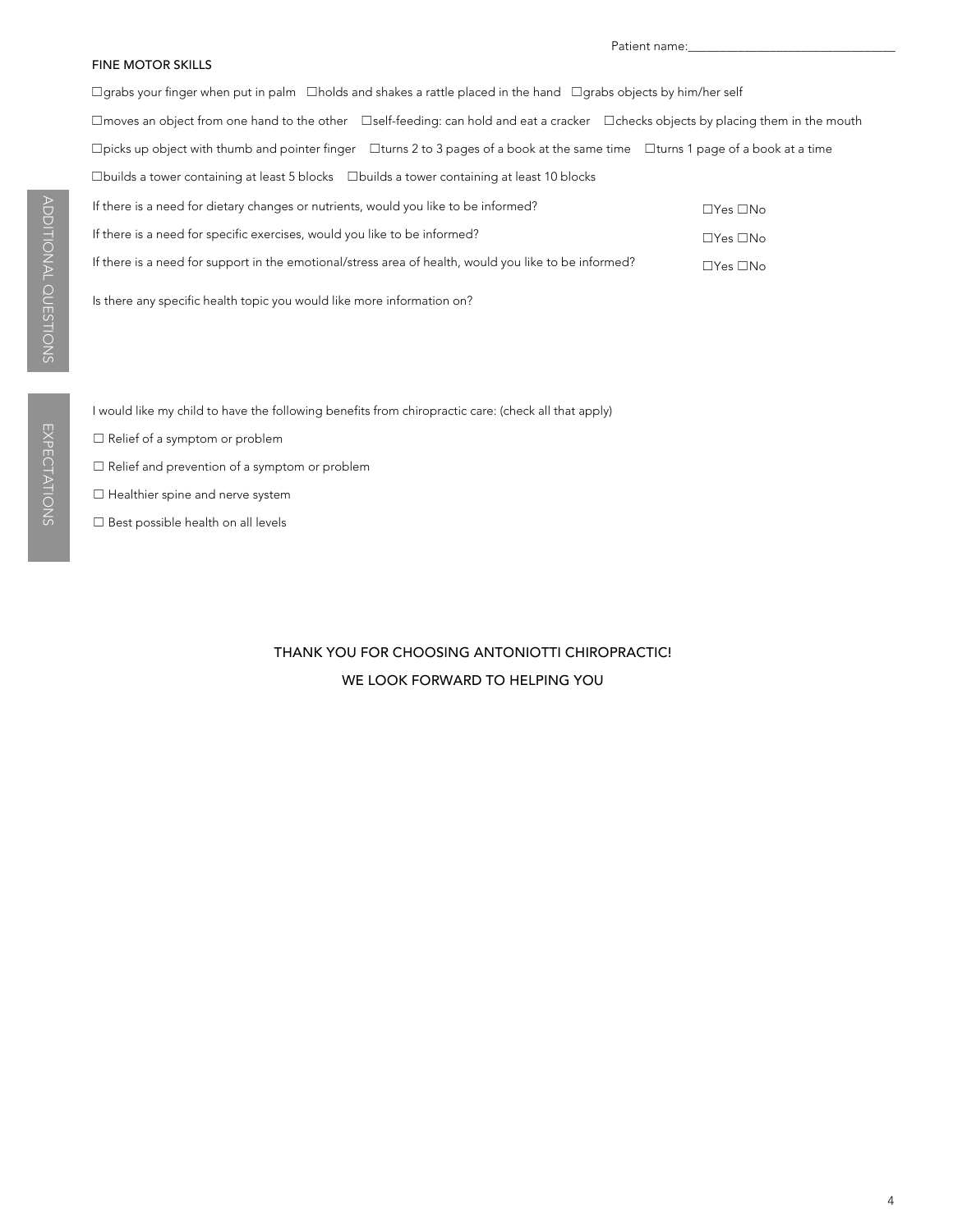

1820 S. Westnedge Ave. Suite #1. Kalamazoo, MI 49008

269.344.5551 antoniottichiropractic.com

# CONSENT FOR PURPOSES OF TREATMENT/ PAYMENT & HEALTHCARE OPERATIONS

I acknowledge that Antoniotti Chiropractic Offices "Notice of Privacy Practices" has been provided to me.

I understand I have a right to review Antoniotti Chiropractic Offices Notice of Privacy Practices prior to signing this document. Antoniotti Chiropractic Offices Notice of Privacy Practices has been provided to me. The Notice of Privacy Practices describes the types of uses and disclosures of my protected health information that will occur in my treatment, payment of my bills, or in the performance of health care operations of Antoniotti Chiropractic Offices. The Notice of Privacy Practices for Antoniotti Chiropractic Offices is also provided on request at the main administration desk of this practice. This Notice of Privacy Practices also describes my rights and Antoniotti Chiropractic Offices duties with respect to my protected health information.

Antoniotti Chiropractic Offices reserves the right to change the privacy practices that are described in the Notice of Privacy Practices. I may obtain a revised notice of privacy practices by calling the office and requesting a revised copy be sent in the mail or asking for one at the time of my next appointment.

Signature of Patient **Date** Date Date

Signature of Parent or Personal Representative

Date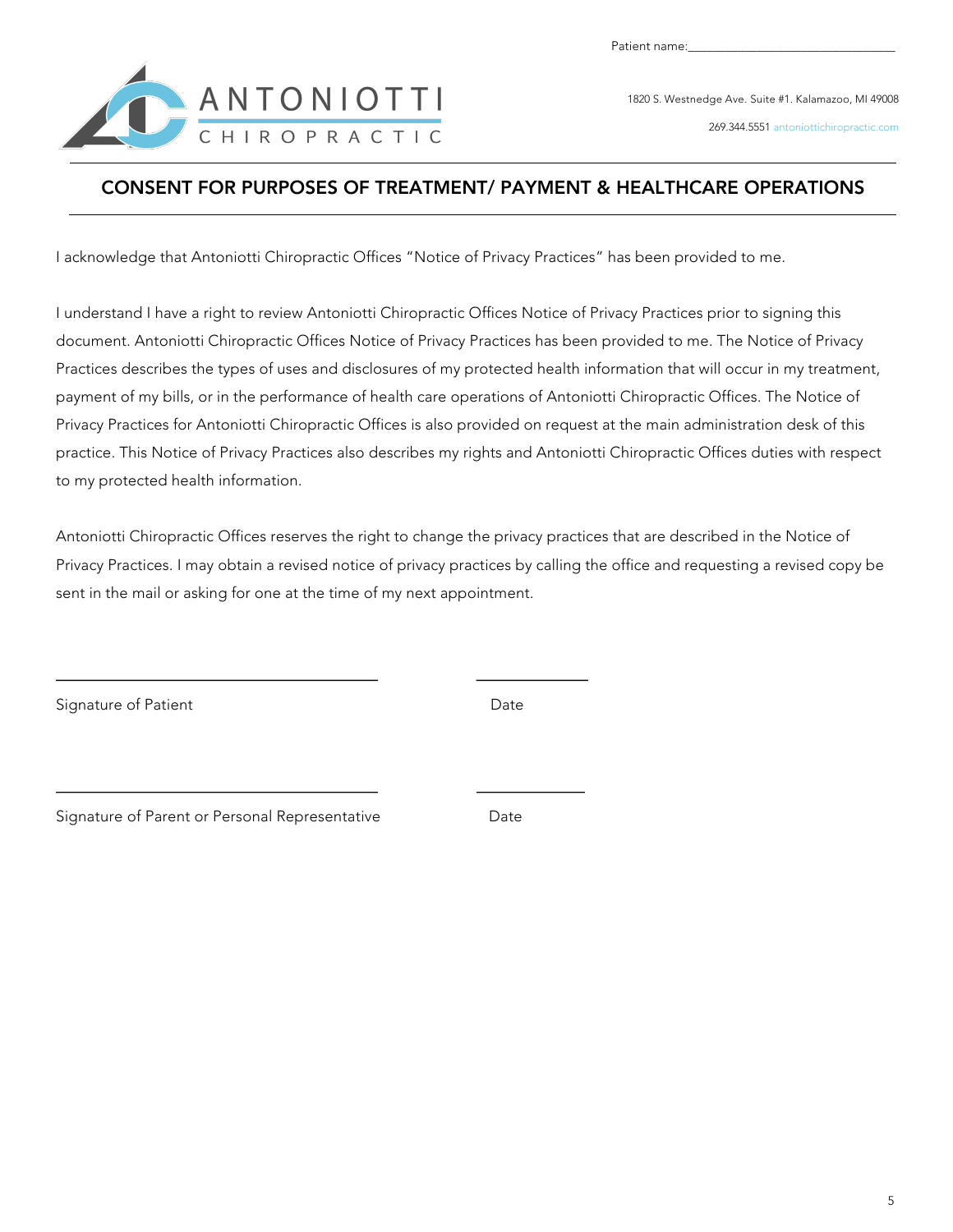## ABOUT FINANCIAL ARRANGEMENTS + HEALTH INSURANCE

We are committed to providing you with the best possible care. If you have health insurance, we are eager to help you receive your maximum allowable benefits. In order to achieve these goals, we need your assistance, and your understanding of our payment policy.

Payment for services is due at the time services are rendered until all insurance coverage has been verified; we accept cash, check, MasterCard, Visa, and Discover. We will be happy to help process your insurance claims for your reimbursement. A completed insurance form must accompany any such requests.

Once insurance coverage has been verified we will gladly accept your insurance assignment for that portion of your bill estimated to be covered. Any services provided by our office, not covered by your insurance company, are due following notification of denial from your insurance carrier.

- 1. *Your insurance is a contract between you, your employer, and the insurance company. We are not a party to that contract.*
- 2. *Our fees are generally considered to fall within the acceptable range by most companies. This applies only to companies who pay a percentage (such as 50% or 80%) of "U.C.R.". Most insurance companies define "U.C.R." as Usual, Customary, and Reasonable.*
- 3. *Not all services are covered benefits in all contracts. Some insurance companies arbitrarily select certain services they will not cover.*

We will gladly discuss your proposed treatment and answer any questions relating to your insurance. You must realize, however, that:

We must emphasize that as health care providers, our relationship is with you, not your insurance company. While the filing of insurance claims is a courtesy that we extend to our patients, all changes are your responsibility from the date the services are rendered. We realize that temporary financial problems may affect timely payment of your account. If such problems do arise, we encourage you to contact us promptly for assistance in the management of your account. If you have any questions about the above information or any uncertainty regarding insurance coverage, PLEASE do not hesitate to ask us. We are here to help you.

## I understand that if I suspend or terminate my care and treatment, any fees for professional services rendered me will be immediately due and payable.

I hereby authorize the doctor to treat my condition, as he deems appropriate. I understand and agree that x-ray negatives will remain the property of this office, being on file where they may be seen at any time while a patient of this office. The doctor will not be held responsible for any pre-existing medically diagnosed conditions, nor for any medical diagnosis.

Signature of Patient **Date** Date Date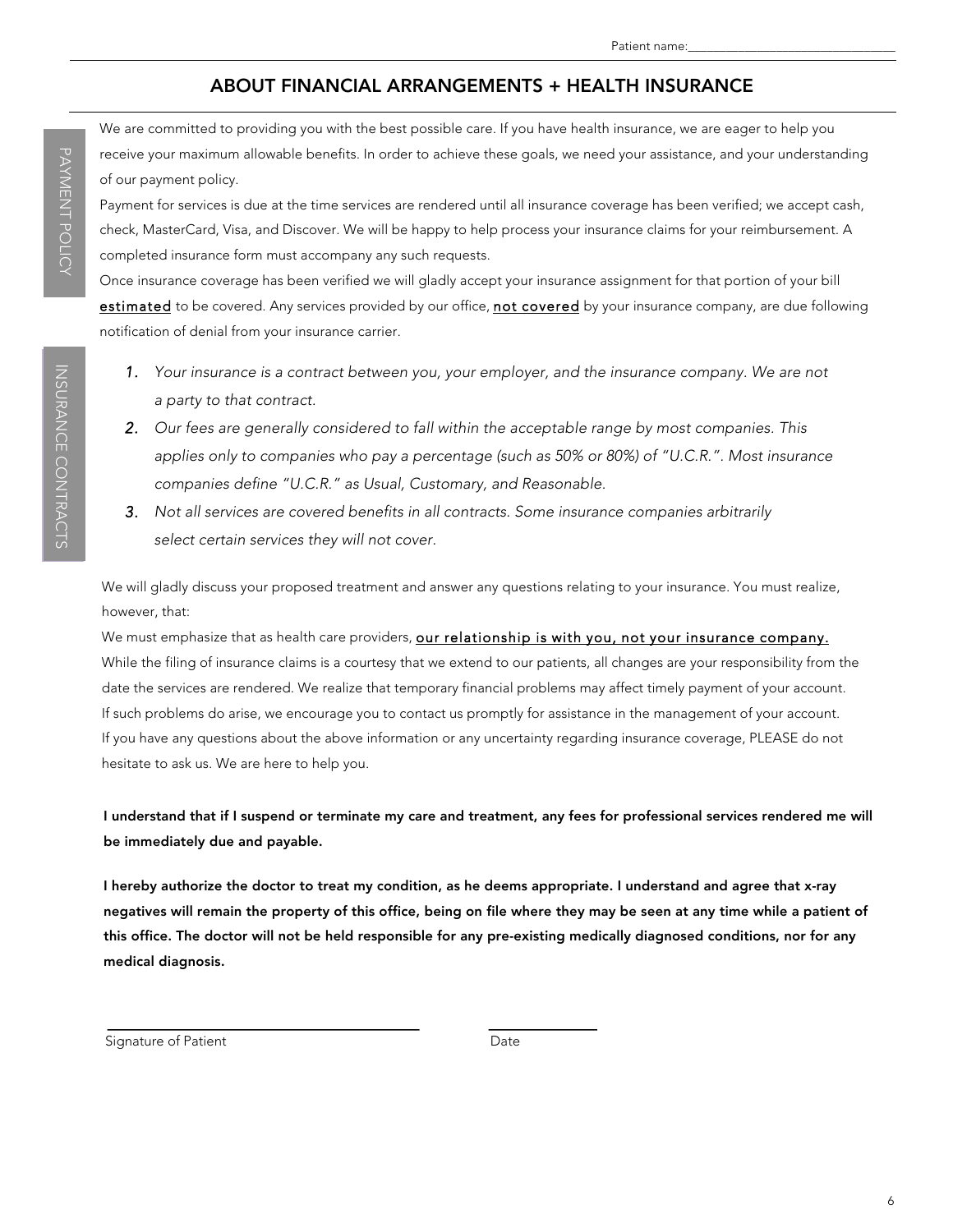I hereby instruct and direct my insurance company to pay, by check made out and mailed directly to this clinic, the professional or medical expense benefits allowable, and otherwise payable to me under my current insurance policy, as payment toward the total charges for professional services rendered by this clinic. A photocopy of this assignment shall be considered as effective and valid as the original.

Signature of Patient **Date** 

I authorize this clinic to release any information pertinent to my case to any insurance company, adjuster and attorney involved in this case; and hereby release this clinic of any consequences thereof.

Signature of Patient **Date** Date

I agree to be financially responsible for all charges incurred at this clinic including my insurance deductible, co-payment, and any services rejected by my insurance company.

Signature of Patient Date Date